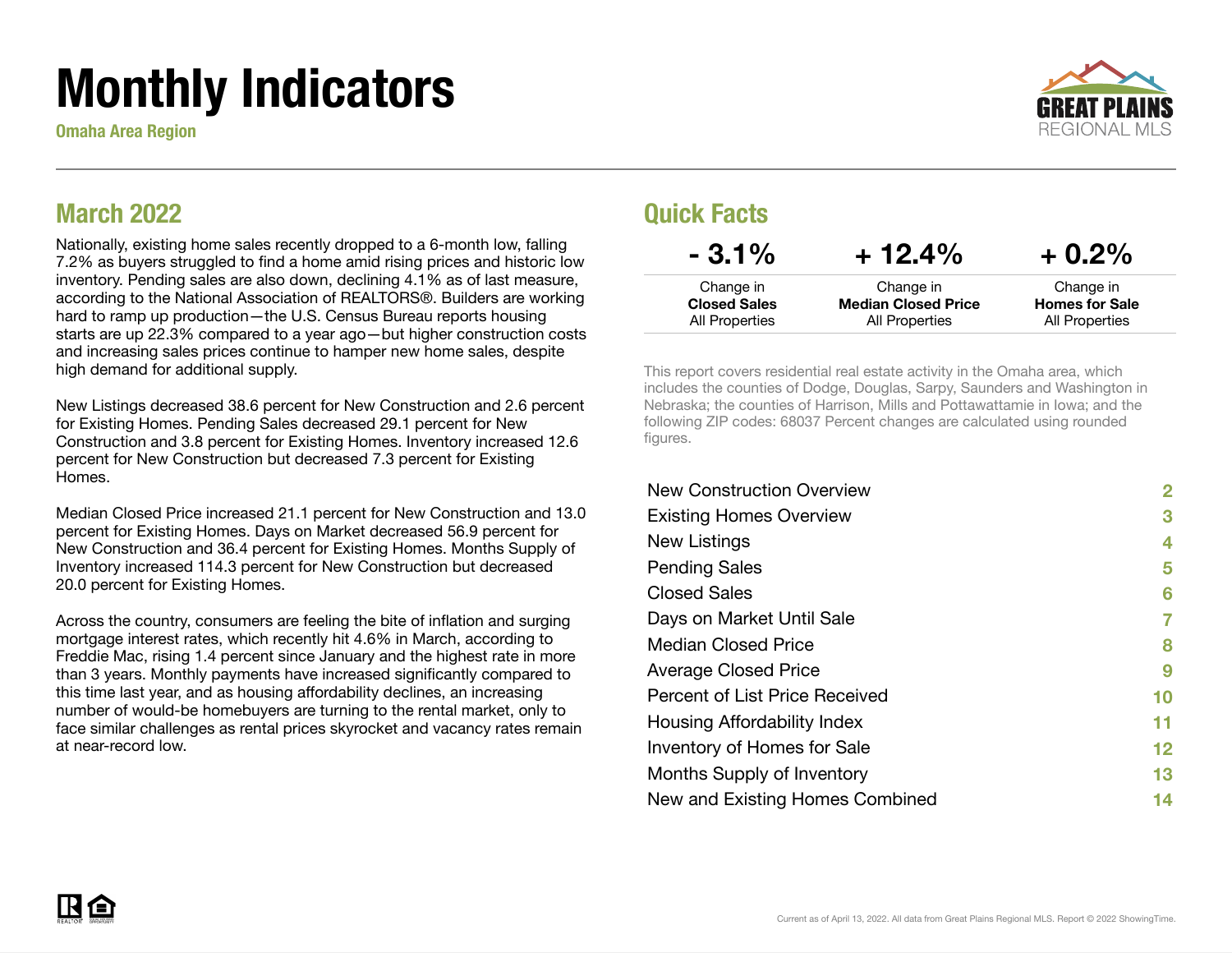### New Construction Overview

Key metrics by report month and for year-to-date (YTD) starting from the first of the year. New Construction properties only.



| <b>Key Metrics</b>                    | <b>Historical Sparkbars</b>                                        | 3-2021    | 3-2022    | % Change  | <b>YTD 2021</b> | <b>YTD 2022</b> | % Change |
|---------------------------------------|--------------------------------------------------------------------|-----------|-----------|-----------|-----------------|-----------------|----------|
| <b>New Listings</b>                   | $3 - 2020$<br>$9 - 2020$<br>$3 - 2021$<br>$9 - 202$<br>3-2022      | 334       | 205       | $-38.6%$  | 895             | 643             | $-28.2%$ |
| <b>Pending Sales</b>                  | $3 - 2021$<br>$9 - 2021$<br>$3 - 2022$<br>$3 - 2020$<br>$9 - 2020$ | 261       | 185       | $-29.1%$  | 798             | 550             | $-31.1%$ |
| <b>Closed Sales</b>                   | $3 - 2020$<br>$9 - 2020$<br>$3 - 2021$<br>$9 - 2021$<br>$3 - 2022$ | 200       | 164       | $-18.0%$  | 476             | 455             | $-4.4%$  |
| Days on Market Until Sale             | $3 - 2022$<br>$3 - 2020$<br>$9 - 2020$<br>$3 - 2021$<br>$9 - 2021$ | 65        | 28        | $-56.9%$  | 51              | 28              | $-45.1%$ |
| <b>Median Closed Price</b>            | $9 - 2020$<br>$3 - 2021$<br>$9 - 2021$<br>$3 - 2022$<br>$3 - 2020$ | \$345,436 | \$418,455 | $+21.1%$  | \$354,538       | \$400,381       | $+12.9%$ |
| <b>Average Closed Price</b>           | $3 - 2020$<br>$9 - 2020$<br>$3 - 2021$<br>$9 - 2021$<br>$3 - 2022$ | \$370,897 | \$458,652 | $+23.7%$  | \$379,267       | \$446,801       | $+17.8%$ |
| <b>Percent of List Price Received</b> | $3 - 2020$<br>$9 - 2020$<br>$3 - 2021$<br>$9 - 2021$<br>$3 - 2022$ | 100.7%    | 101.8%    | $+1.1%$   | 101.3%          | 101.9%          | $+0.6%$  |
| <b>Housing Affordability Index</b>    | $3 - 2020$<br>$9 - 2020$<br>$3 - 2021$<br>$9 - 2021$<br>$3 - 2022$ | 121       | 102       | $-15.7%$  | 118             | 106             | $-10.2%$ |
| <b>Inventory of Homes for Sale</b>    | $3 - 2021$<br>$3 - 2020$<br>$9 - 2020$<br>$9 - 2021$<br>$3 - 2022$ | 334       | 376       | $+12.6%$  |                 |                 |          |
| <b>Months Supply of Inventory</b>     | $3 - 2020$<br>$9 - 2020$<br>$3 - 2021$<br>$3 - 2022$<br>$9 - 2021$ | 1.4       | 3.0       | $+114.3%$ |                 |                 |          |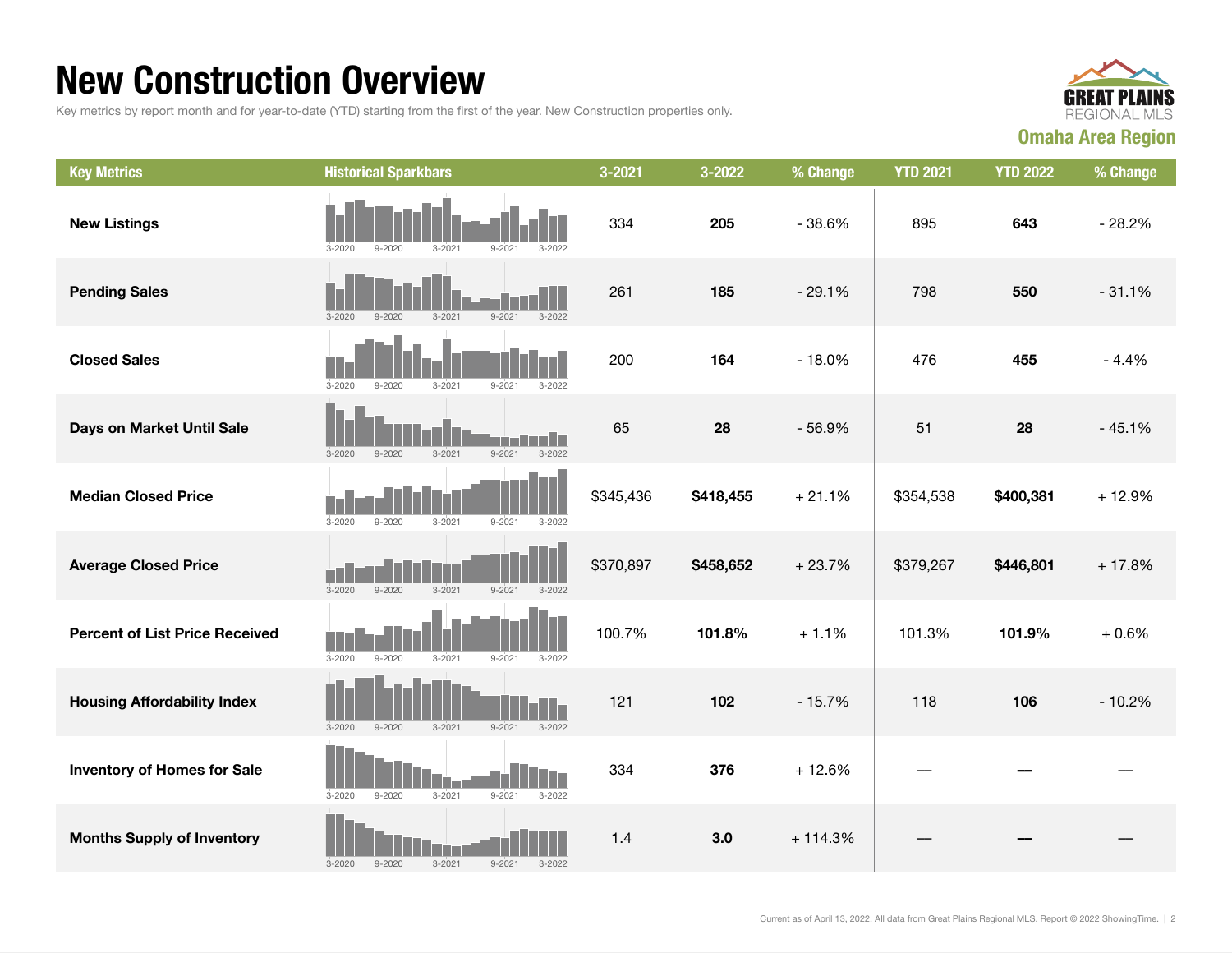## Existing Homes Overview

Key metrics by report month and for year-to-date (YTD) starting from the first of the year. Existing Homes properties only.



| <b>Key Metrics</b>                    | <b>Historical Sparkbars</b>                                             | 3-2021    | 3-2022    | % Change | <b>YTD 2021</b> | <b>YTD 2022</b> | % Change |
|---------------------------------------|-------------------------------------------------------------------------|-----------|-----------|----------|-----------------|-----------------|----------|
| <b>New Listings</b>                   | $3 - 2021$<br>$3 - 2020$<br>$9 - 2020$<br>$9 - 2021$<br>$3 - 2022$      | 1,382     | 1,346     | $-2.6%$  | 3,052           | 3,093           | $+1.3%$  |
| <b>Pending Sales</b>                  | $3 - 2021$<br>$3 - 2022$<br>$3 - 2020$<br>$9 - 2020$<br>$9 - 2021$      | 1,145     | 1,101     | $-3.8%$  | 2,730           | 2,706           | $-0.9%$  |
| <b>Closed Sales</b>                   | $3 - 2020$<br>$9 - 2020$<br>$3 - 2021$<br>$9 - 2021$<br>$3 - 2022$      | 833       | 837       | $+0.5%$  | 2,183           | 2,164           | $-0.9%$  |
| Days on Market Until Sale             | $3 - 2020$<br>$9 - 2020$<br>$3 - 2021$<br>$9 - 2021$<br>$3 - 2022$      | 11        | $\bf 7$   | $-36.4%$ | 13              | 10              | $-23.1%$ |
| <b>Median Closed Price</b>            | $3 - 2020$<br>$9 - 2020$<br>$3 - 2021$<br>$9 - 2021$<br>$3 - 2022$      | \$230,000 | \$260,000 | $+13.0%$ | \$219,000       | \$245,000       | $+11.9%$ |
| <b>Average Closed Price</b>           | $3 - 2020$<br>$9 - 2020$<br>$3 - 2021$<br>$9 - 2021$<br>$3 - 2022$      | \$256,818 | \$294,418 | $+14.6%$ | \$250,519       | \$280,436       | $+11.9%$ |
| <b>Percent of List Price Received</b> | $9 - 2020$<br>$3 - 2020$<br>$3 - 2021$<br>$3 - 2022$<br>$9 - 2021$      | 102.1%    | 103.4%    | $+1.3%$  | 100.7%          | 102.1%          | $+1.4%$  |
| <b>Housing Affordability Index</b>    | $3 - 2020$<br>$9 - 2020$<br>$3 - 2021$<br>$9 - 2021$<br>$3 - 2022$      | 181       | 164       | $-9.4%$  | 190             | 174             | $-8.4%$  |
| <b>Inventory of Homes for Sale</b>    | H<br>$9 - 2020$<br>$3 - 2021$<br>$9 - 2021$<br>$3 - 2022$<br>$3 - 2020$ | 545       | 505       | $-7.3%$  |                 |                 |          |
| <b>Months Supply of Inventory</b>     | $3 - 2021$<br>$3 - 2020$<br>$9 - 2020$<br>$9 - 2021$<br>$3 - 2022$      | 0.5       | 0.4       | $-20.0%$ |                 |                 |          |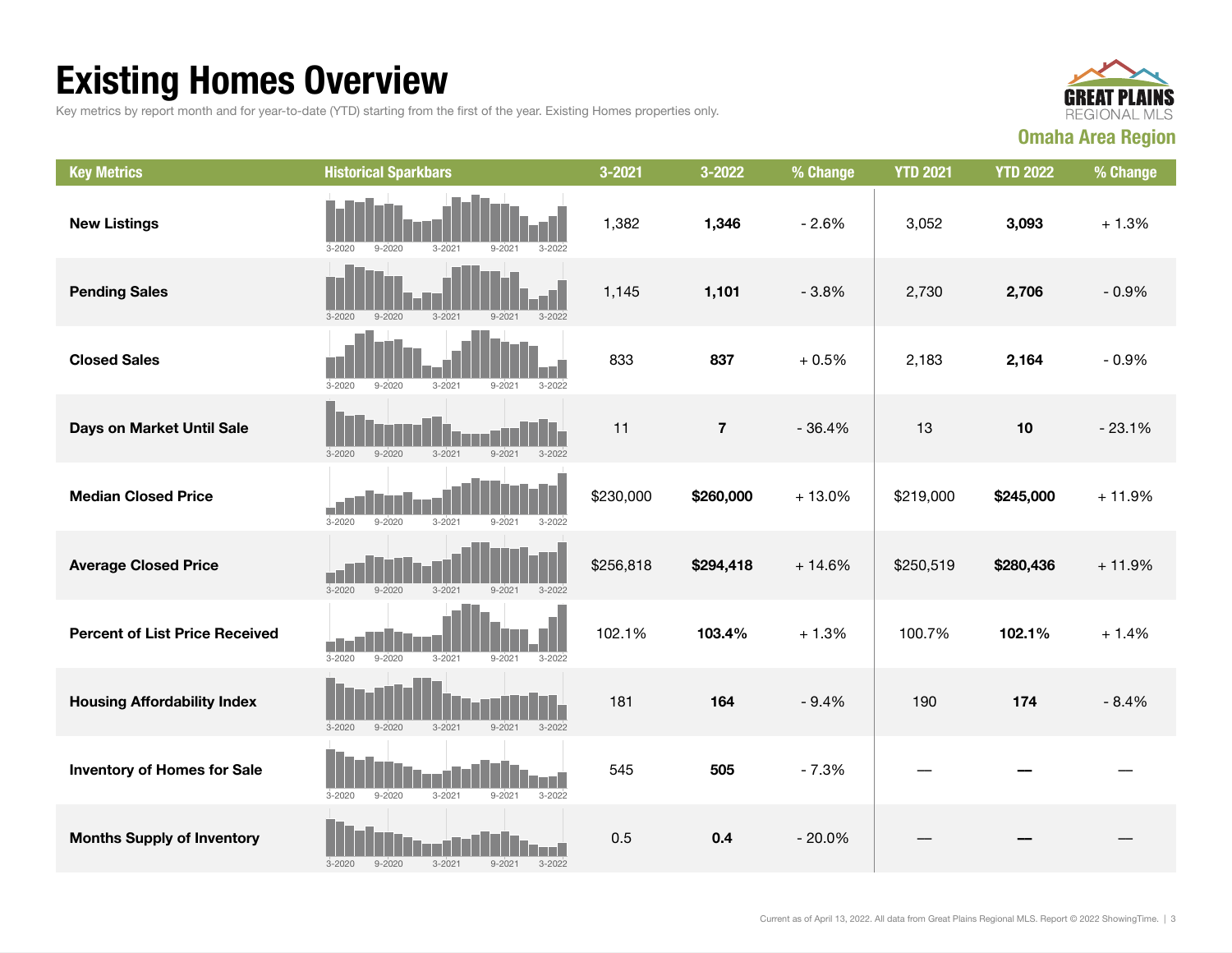### New Listings

A count of the properties that have been newly listed on the market in a given month.







Current as of April 13, 2022. All data from Great Plains Regional MLS. Report © 2022 ShowingTime. | 4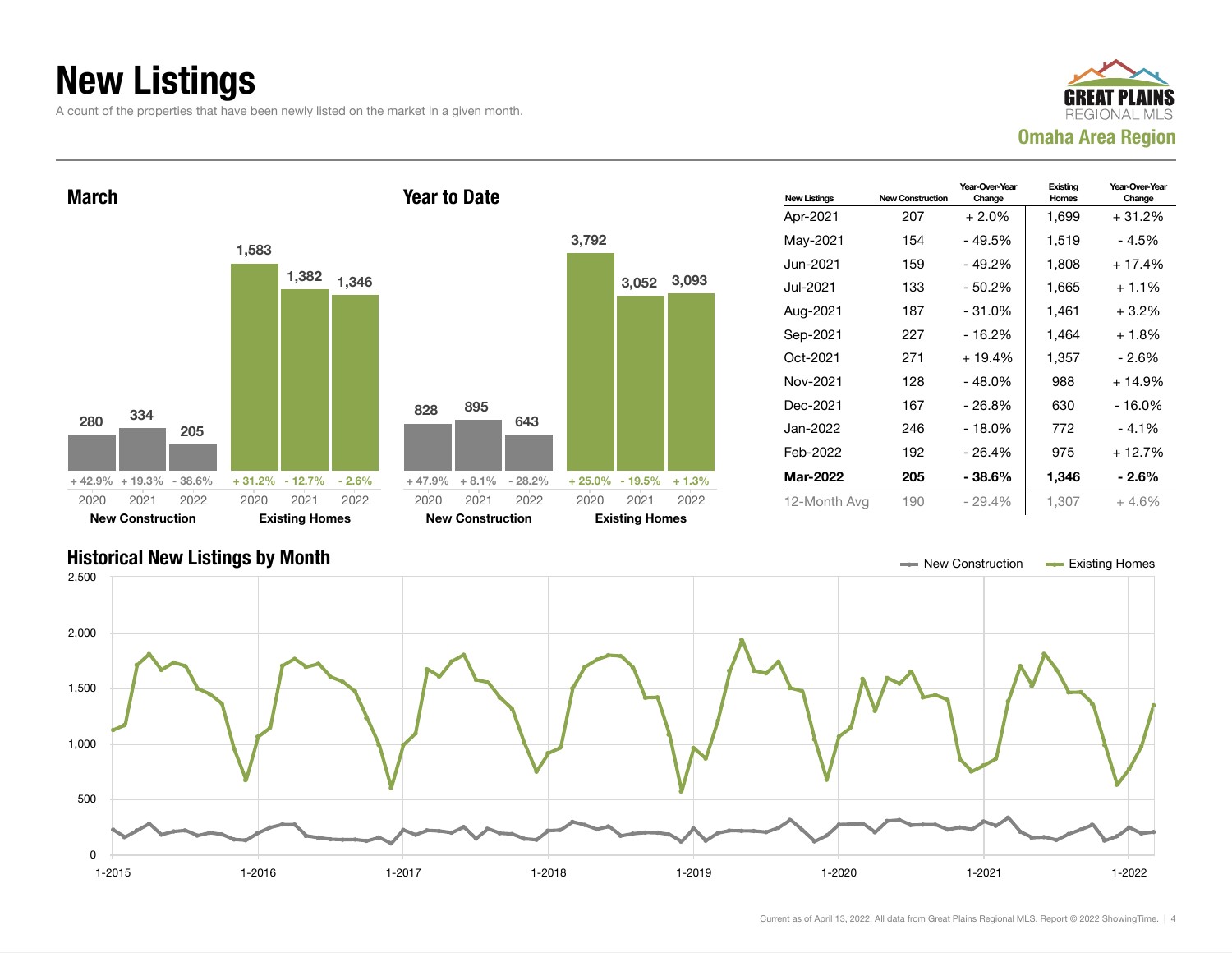### Pending Sales

A count of the properties on which offers have been accepted in a given month.



Pending Sales New Construction Year-Over-Year Change Existing Homes Year-Over-Year Change Apr-2021 155 - 3.1% 1,386 + 21.9% May-2021 102 - 62.4% 1,417 - 1.9% Jun-2021 68 - 76.0% 1,429 + 2.3% Jul-2021 92 - 63.6% 1,296 - 1.1% Aug-2021 89 - 64.4% 1,283 - 1.8% Sep-2021 130 - 46.3% 1,144 - 4.9% Oct-2021 105 - 42.6% 1,265 + 7.3% Nov-2021 109 - 46.6% 907 + 12.1% Dec-2021 121 - 33.5% 654 - 4.9% Jan-2022 181 - 29.8% 740 - 7.0% Feb-2022 184 - 34.1% 865 + 9.6% Mar-2022 185 - 29.1% 1,101 - 3.8% 12-Month Avg 127 - 46.2% 1,124 + 2.2% March <sup>216</sup> <sup>261</sup> 185 + 20.0% + 20.8% - 29.1%  $1,168$   $1,145$   $1,101$ + 14.7% - 2.0% - 3.8% 2020 New Construction 2021 2022 2020 Existing Homes 2021 2022 Year to Date 576 798 550 + 33.3% + 38.5% - 31.1% 2,948 2,730 2,706 + 14.9% - 7.4% - 0.9% 2020 New Construction 2021 2022 2020 Existing Homes 2021 2022

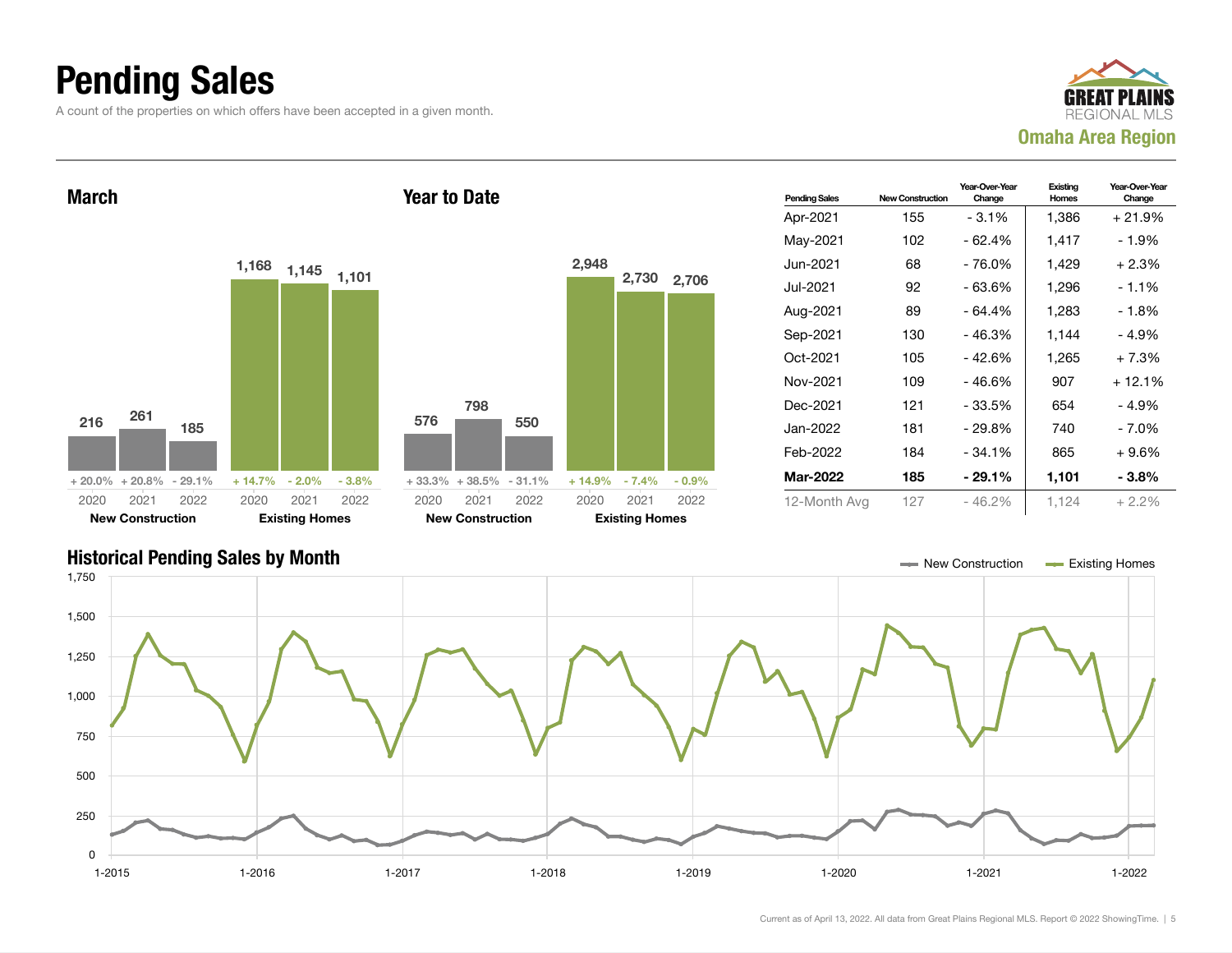### Closed Sales

A count of the actual sales that closed in a given month.





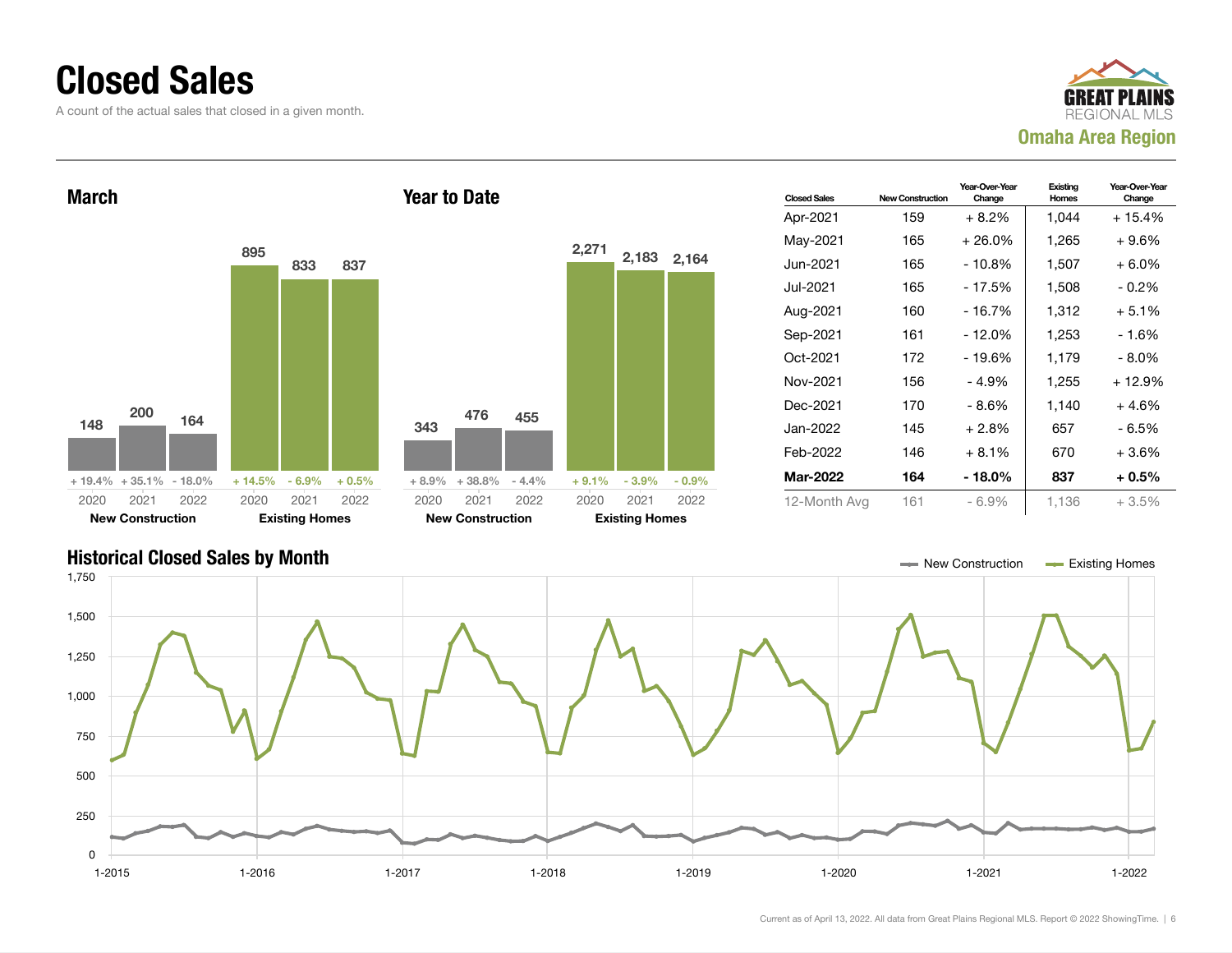### Days on Market Until Sale

Average number of days between when a property is listed and when an offer is accepted in a given month.





| 74   |                          |           |    |                             |    |
|------|--------------------------|-----------|----|-----------------------------|----|
|      | 51                       |           |    |                             |    |
|      |                          | 28        | 25 |                             |    |
|      |                          |           |    | 13                          | 10 |
|      |                          |           |    |                             |    |
|      | $+2.8\% -31.1\% -45.1\%$ |           |    | $-13.8\% - 48.0\% - 23.1\%$ |    |
| 2020 |                          | 2021 2022 |    | 2020 2021 2022              |    |
|      | <b>New Construction</b>  |           |    | <b>Existing Homes</b>       |    |

| Days on Market  | <b>New Construction</b> | Year-Over-Year<br>Change | Existing<br>Homes | Year-Over-Year<br>Change |
|-----------------|-------------------------|--------------------------|-------------------|--------------------------|
| Apr-2021        | 47                      | $-44.0%$                 | 7                 | - 58.8%                  |
| May-2021        | 38                      | $-36.7%$                 | 6                 | - 60.0%                  |
| Jun-2021        | 32                      | $-66.3%$                 | 6                 | $-60.0\%$                |
| Jul-2021        | 30                      | $-56.5%$                 | 6                 | - 53.8%                  |
| Aug-2021        | 23                      | $-67.1%$                 | 8                 | - 27.3%                  |
| Sep-2021        | 23                      | - 56.6%                  | 9                 | - 18.2%                  |
| Oct-2021        | 20                      | $-62.3%$                 | 9                 | - 18.2%                  |
| Nov-2021        | 27                      | $-50.0%$                 | 12                | $+9.1%$                  |
| Dec-2021        | 25                      | $-54.5%$                 | 12                | $+9.1%$                  |
| Jan-2022        | 25                      | $-35.9%$                 | 13                | $-7.1%$                  |
| Feb-2022        | 32                      | $-28.9%$                 | 12                | $-14.3%$                 |
| <b>Mar-2022</b> | 28                      | - 56.9%                  | 7                 | - 36.4%                  |
| 12-Month Avg*   | 29                      | $-53.3%$                 | 9                 | - 31.6%                  |

\* Days on Market for all properties from April 2021 through March 2022. This is not the average of the individual figures above.

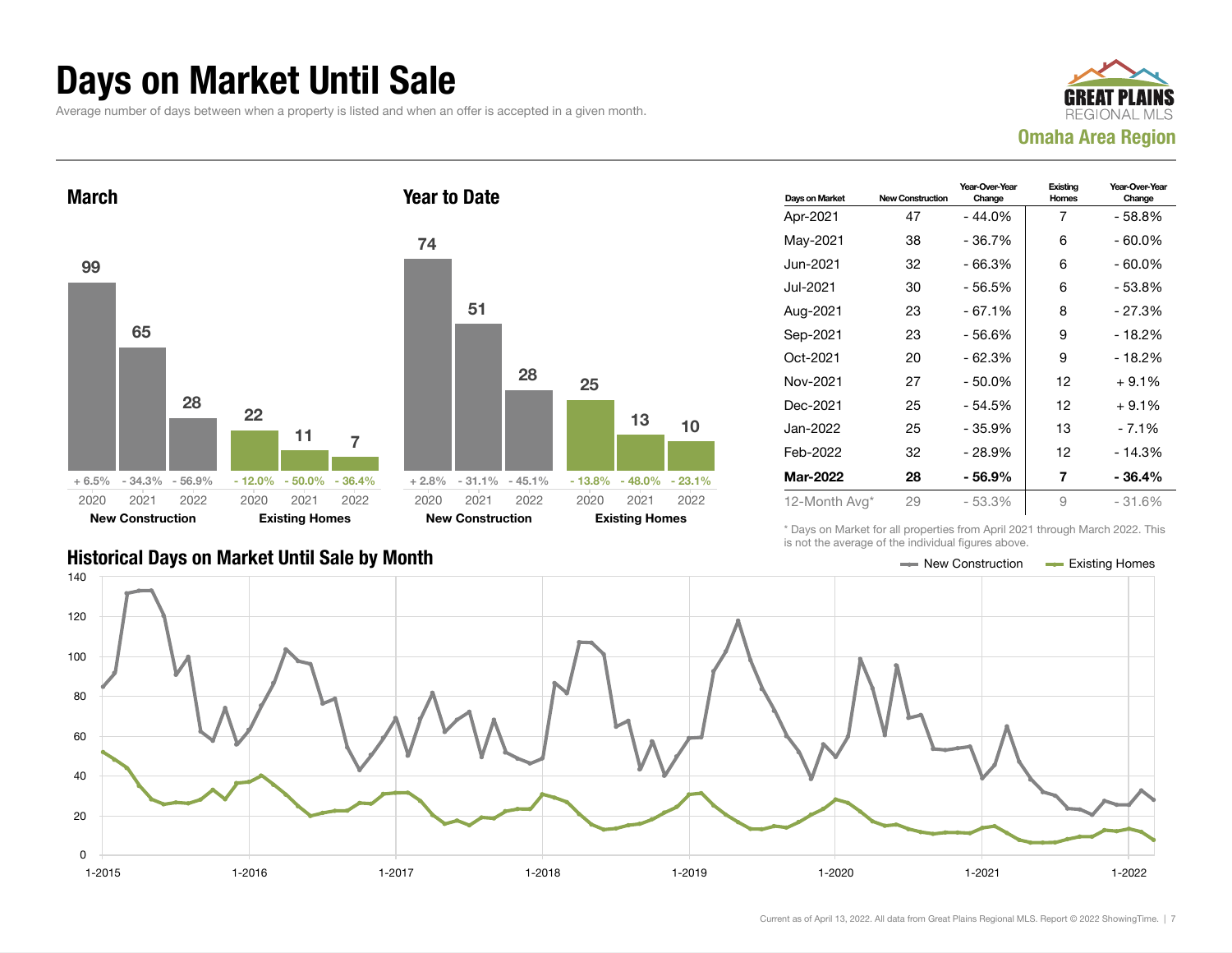### Median Closed Price

Point at which half of the sales sold for more and half sold for less, not accounting for seller concessions, in a given month.

Year to Date



March



| <b>Median Closed Price</b> | New Construction | Year-Over-Year<br>Change | Existing<br>Homes | Year-Over-Year<br>Change |
|----------------------------|------------------|--------------------------|-------------------|--------------------------|
| Apr-2021                   | \$356,702        | $+7.5%$                  | \$235,000         | + 14.6%                  |
| May-2021                   | \$361,945        | $+2.3%$                  | \$242,500         | $+12.8%$                 |
| Jun-2021                   | \$375,000        | + 12.1%                  | \$250.500         | $+15.4%$                 |
| Jul-2021                   | \$389,000        | + 14.6%                  | \$247,000         | $+8.7%$                  |
| Aug-2021                   | \$389,432        | + 16.2%                  | \$245,000         | $+11.4%$                 |
| Sep-2021                   | \$384,856        | $+5.1%$                  | \$240,000         | + 10.2%                  |
| Oct-2021                   | \$389.164        | $+8.1%$                  | \$237,363         | $+9.1%$                  |
| Nov-2021                   | \$389,950        | $+5.7%$                  | \$240,000         | $+6.7%$                  |
| Dec-2021                   | \$411,154        | $+17.2%$                 | \$231,875         | $+10.4%$                 |
| Jan-2022                   | \$395,990        | $+7.3%$                  | \$239,900         | $+14.2%$                 |
| Feb-2022                   | \$397,099        | $+11.9%$                 | \$238,000         | $+11.1\%$                |
| Mar-2022                   | \$418,455        | + 21.1%                  | \$260,000         | $+13.0\%$                |
| 12-Month Avg*              | \$388,898        | $+11.1%$                 | \$242,000         | $+11.0\%$                |

Historical Median Closed Price by Month **New Construction Accord Price by Month** New Construction Accord Existing Homes

\* Median Closed Price for all properties from April 2021 through March 2022. This is not the average of the individual figures above.



\$219,000

2021 2022

\$245,000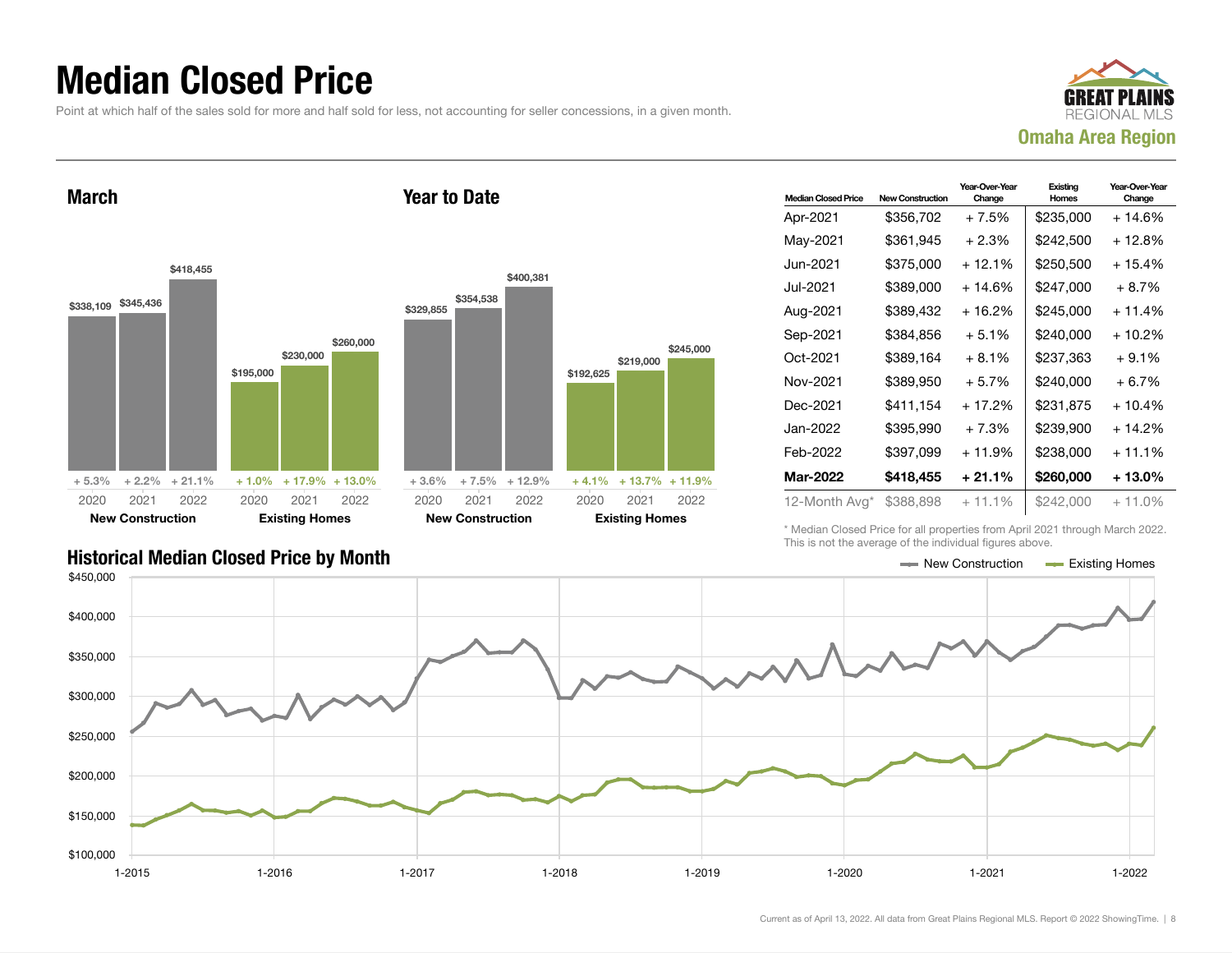### Average Closed Price

Average sales price for all closed sales, not accounting for seller concessions, in a given month.



March



Year to Date

| <b>Average Closed Price</b> | <b>New Construction</b> | Year-Over-Year<br>Change | Existing<br>Homes | Year-Over-Year<br>Change |
|-----------------------------|-------------------------|--------------------------|-------------------|--------------------------|
| Apr-2021                    | \$370,758               | $+3.1%$                  | \$267,825         | $+16.1%$                 |
| May-2021                    | \$389,518               | $+2.5%$                  | \$284.135         | $+15.9%$                 |
| Jun-2021 <b>.</b>           | \$404,801               | $+12.7%$                 | \$295,648         | $+18.6%$                 |
| Jul-2021                    | \$406,171               | $+10.1%$                 | \$295,186         | $+12.1%$                 |
| Aug-2021                    | \$413,062               | + 11.9%                  | \$280,945         | $+7.8%$                  |
| Sep-2021                    | \$415,975               | $+5.2%$                  | \$280.706         | $+10.1%$                 |
| Oct-2021                    | \$419,351               | $+9.7%$                  | \$279,235         | + 8.0%                   |
| Nov-2021                    | \$412.549               | $+6.3%$                  | \$284.534         | $+8.8%$                  |
| Dec-2021                    | \$445,656               | $+16.4%$                 | \$264.660         | $+6.3%$                  |
| Jan-2022                    | \$442,785               | $+13.7%$                 | \$270,472         | $+11.7%$                 |
| Feb-2022                    | \$437,476               | + 14.8%                  | \$272,749         | $+8.4%$                  |
| <b>Mar-2022</b>             | \$458,652               | + 23.7%                  | \$294,418         | + 14.6%                  |
| 12-Month Avg*               | \$417,860               | $+10.9\%$                | \$282,158         | $+11.5%$                 |

\* Average Closed Price for all properties from April 2021 through March 2022. This is not the average of the individual figures above.

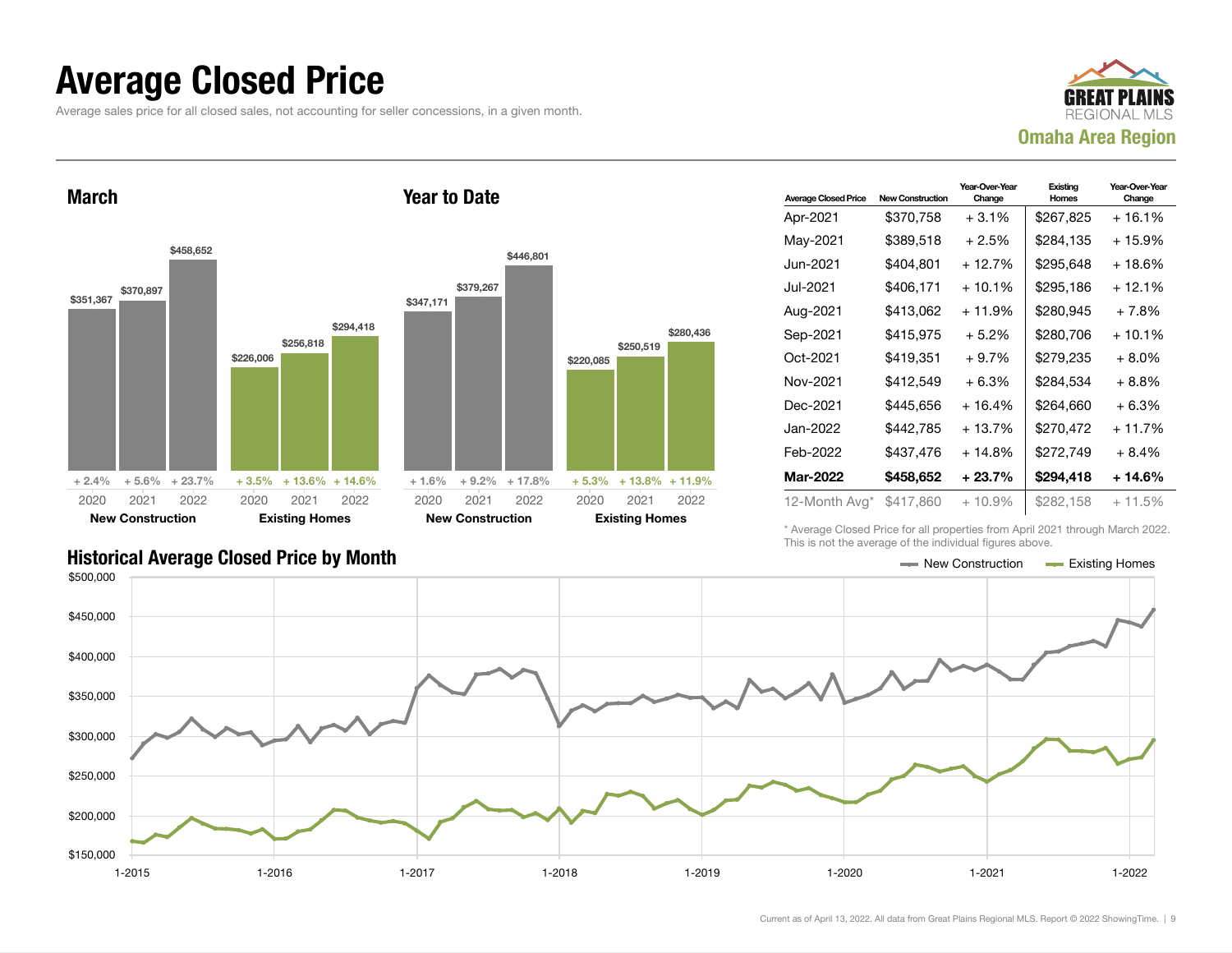### Percent of List Price Received

Percentage found when dividing a property's sales price by its most recent list price, then taking the average for all properties sold in a given month, not accounting for seller concessions.



March 100.5% 100.7% 101.8%  $+ 0.1\% + 0.2\% + 1.1\%$ 99.2% 102.1% 103.4%  $+ 0.6\% + 2.9\% + 1.3\%$ 2020 New Construction 2021 2022 2020 Existing Homes 2021 2022 Year to Date 100.5% 101.3% 101.9%  $-0.1\% + 0.8\% + 0.6\%$ 98.6% 100.7% 102.1%  $+ 0.5\% + 2.1\% + 1.4\%$ 2020 New Construction 2021 2022 2020 Existing Homes 2021 2022

| Pct. of List Price<br>Received | <b>New Construction</b> | Year-Over-Year<br>Change | Existing<br>Homes | Year-Over-Year<br>Change |
|--------------------------------|-------------------------|--------------------------|-------------------|--------------------------|
| Apr-2021                       | 101.4%                  | $+0.9%$                  | 102.7%            | $+3.1%$                  |
| May-2021                       | 101.2%                  | $+0.8%$                  | 103.4%            | $+4.1%$                  |
| Jun-2021.                      | 101.7%                  | $+0.9%$                  | 103.4%            | $+3.7%$                  |
| Jul-2021                       | 101.5%                  | $+1.1%$                  | 102.6%            | $+2.3%$                  |
| Aug-2021                       | 101.7%                  | $+1.4%$                  | 101.5%            | $+1.1%$                  |
| Sep-2021                       | 101.5%                  | $+0.6%$                  | 100.7%            | $+0.1%$                  |
| Oct-2021                       | 101.4%                  | $+0.4%$                  | 100.6%            | $+0.2%$                  |
| Nov-2021                       | 101.5%                  | $+0.8\%$                 | 100.6%            | $+0.4%$                  |
| Dec-2021                       | 102.4%                  | $+1.7%$                  | 98.9%             | - 0.9%                   |
| Jan-2022                       | 102.3%                  | $+1.0%$                  | 100.6%            | $+0.9%$                  |
| Feb-2022                       | 101.7%                  | $-0.4%$                  | 101.9%            | $+2.0%$                  |
| Mar-2022                       | 101.8%                  | $+1.1%$                  | 103.4%            | $+1.3%$                  |
| 12-Month Avg*                  | 101.7%                  | $+0.9\%$                 | 101.7%            | $+1.6%$                  |

\* Pct. of List Price Received for all properties from April 2021 through March 2022. This is not the average of the individual figures above.

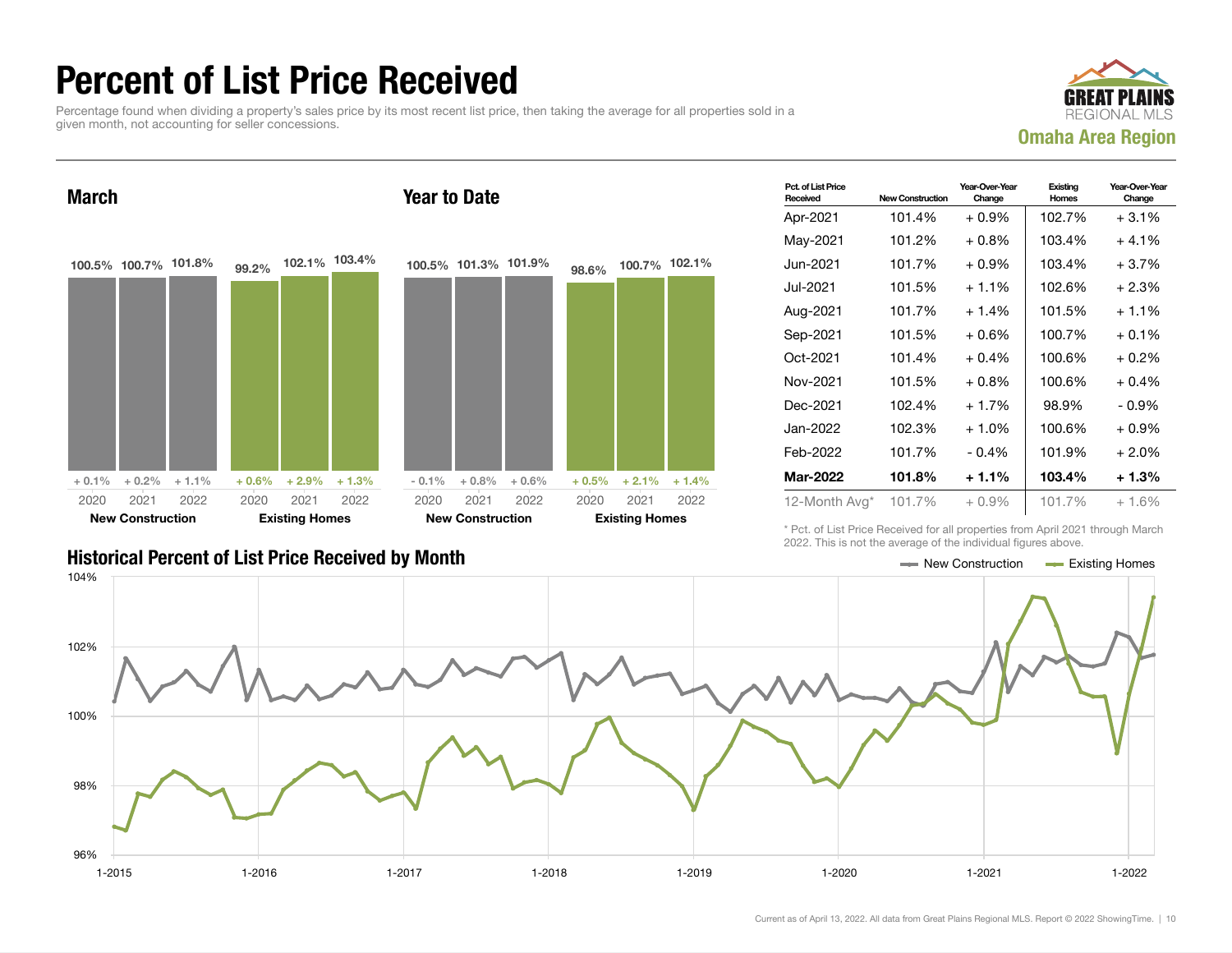## Housing Affordability Index

This index measures housing affordability for the region. For example, an index of 120 means the median household income is 120% of what is necessary to qualify for the median-priced home under prevailing interest rates. A higher number means greater affordability.



March 117 121 102  $+4.5\%$   $+3.4\%$  - 15.7% 204 181 164 + 9.7% - 11.3% - 9.4% 2020 New Construction 2021 2022 2020 Existing Homes 2021 2022 Year to Date 120 118 106 + 6.2% - 1.7% - 10.2% 206 190 + 6.2% - 7.8% - 8.4% 2020 New Construction 2021 2022 2020 Existing Homes 2021 2022

| <b>Affordability Index</b> | <b>New Construction</b> | Year-Over-Year<br>Change | Existing<br>Homes | Year-Over-Year<br>Change |
|----------------------------|-------------------------|--------------------------|-------------------|--------------------------|
| Apr-2021                   | 117                     | - 3.3%                   | 178               | - 9.6%                   |
| May-2021                   | 116                     | $+0.9\%$                 | 174               | - 7.9%                   |
| Jun-2021.                  | 112                     | - 8.2%                   | 168               | - 10.6%                  |
| Jul-2021                   | 109                     | $-10.7%$                 | 172               | - 5.5%                   |
| Aug-2021                   | 109                     | $-12.1%$                 | 174               | $-8.4%$                  |
| Sep-2021                   | 110                     | $-4.3%$                  | 177               | - 8.3%                   |
| Oct-2021                   | 109                     | $-6.8%$                  | 179               | $-7.7%$                  |
| Nov-2021                   | 109                     | - 5.2%                   | 177               | $-6.3%$                  |
| Dec-2021                   | 103                     | - 15.6%                  | 183               | - 10.3%                  |
| Jan-2022                   | 107                     | $-8.5%$                  | 177               | $-13.7%$                 |
| Feb-2022                   | 107                     | $-11.6%$                 | 179               | - 10.5%                  |
| Mar-2022                   | 102                     | - 15.7%                  | 164               | $-9.4%$                  |
| 12-Month Avg               | 109                     | $-8.4%$                  | 175               | $-9.3%$                  |

### Historical Housing Affordability Index by Month New Construction Existing Homes



174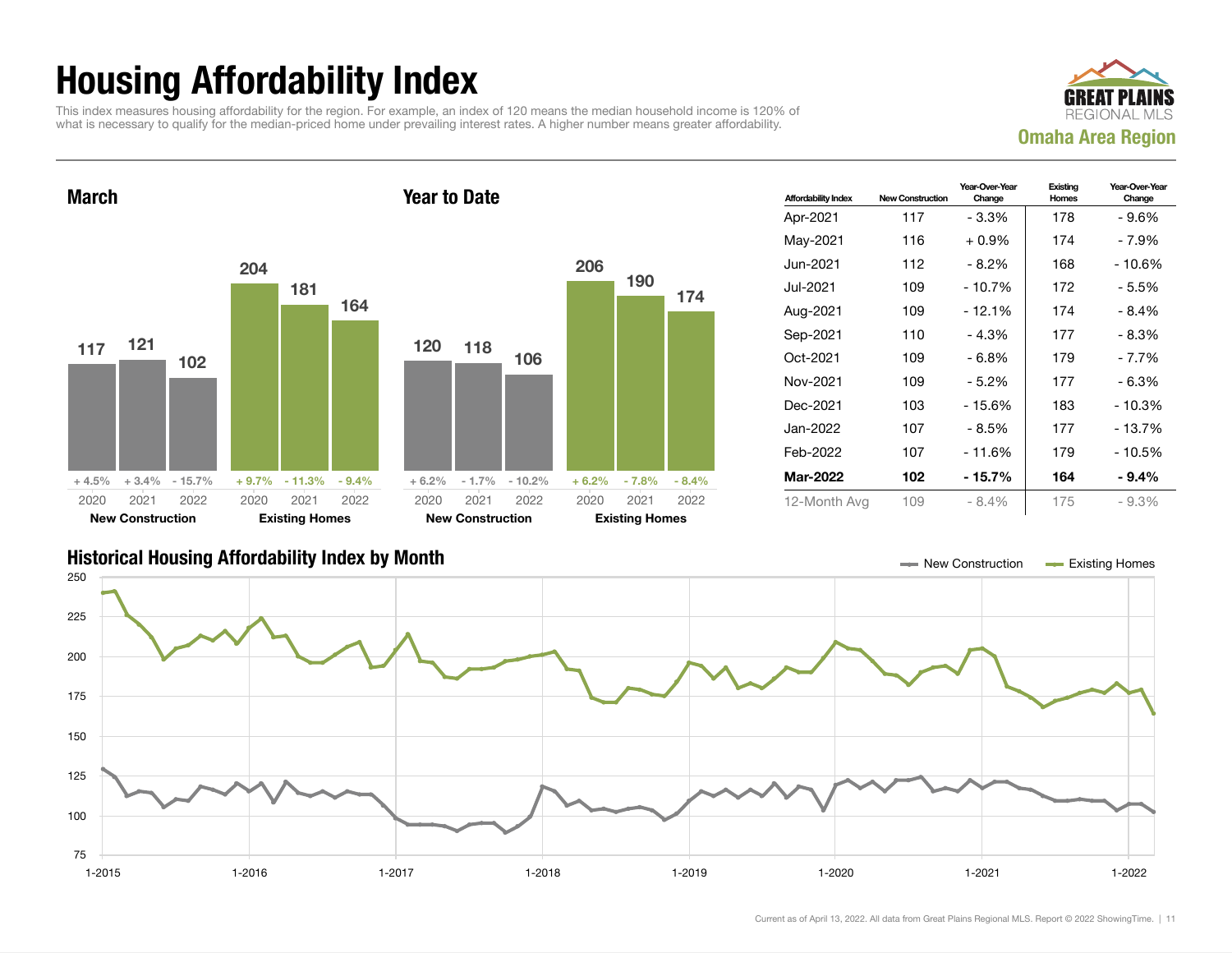### Inventory of Homes for Sale

The number of properties available for sale in active status at the end of a given month.

![](_page_11_Picture_2.jpeg)

![](_page_11_Figure_3.jpeg)

![](_page_11_Figure_4.jpeg)

![](_page_11_Figure_5.jpeg)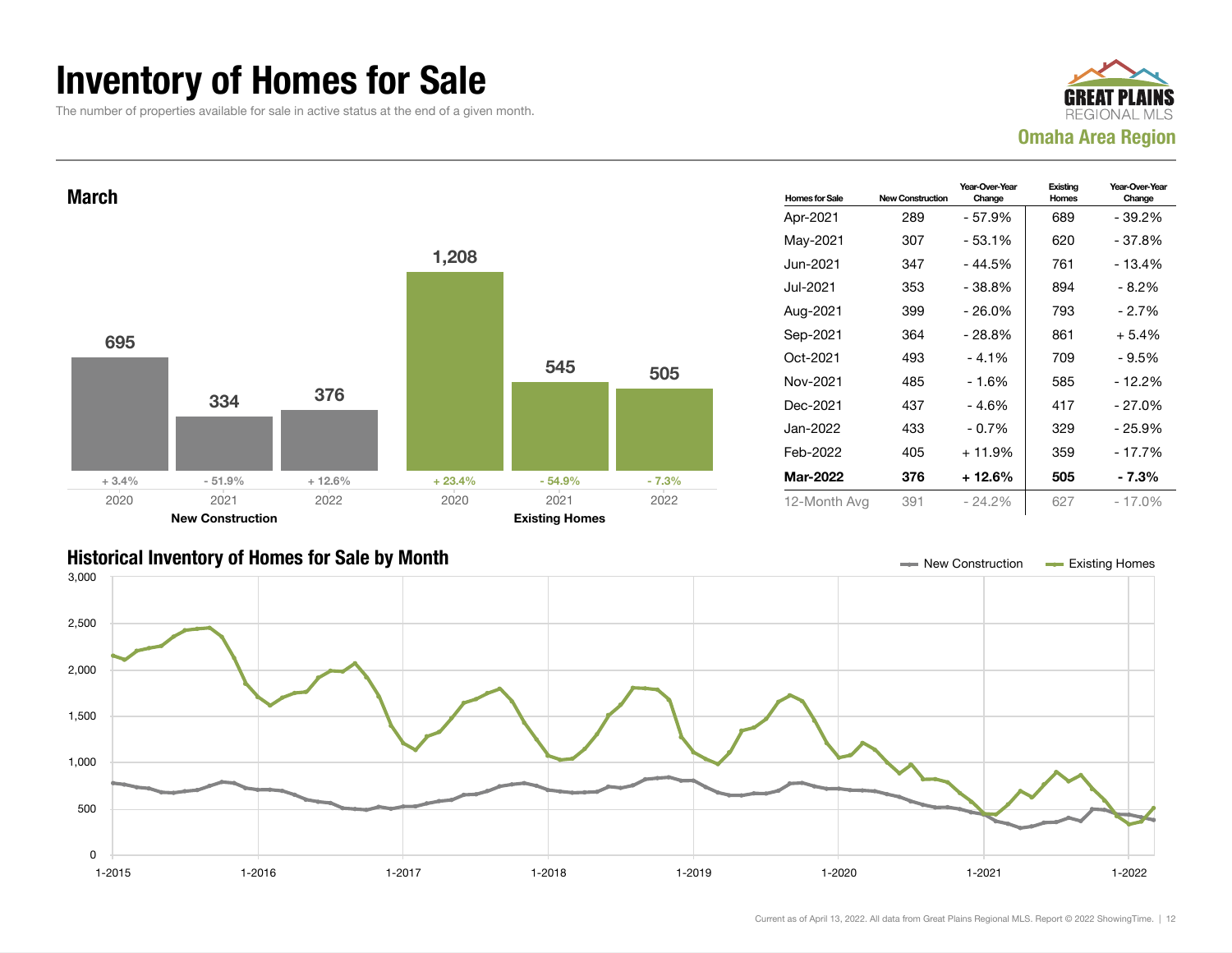## Months Supply of Inventory

The inventory of homes for sale at the end of a given month, divided by the average monthly pending sales from the last 12 months.

![](_page_12_Picture_2.jpeg)

![](_page_12_Figure_3.jpeg)

### Historical Months Supply of Inventory by Month Month New York 1997 New Construction Access Existing Homes

| <b>Months Supply</b> | <b>New Construction</b> | Year-Over-Year<br>Change | Existing<br>Homes | Year-Over-Year<br>Change |
|----------------------|-------------------------|--------------------------|-------------------|--------------------------|
| Apr-2021             | 1.2                     | - 75.0%                  | 0.6               | - 45.5%                  |
| May-2021             | 1.4                     | - 67.4%                  | 0.6               | - 33.3%                  |
| Jun-2021.            | 1.7                     | $-55.3%$                 | 0.7               | - 12.5%                  |
| Jul-2021             | 1.9                     | $-42.4%$                 | 0.8               | $-11.1%$                 |
| Aug-2021             | 2.3                     | - 20.7%                  | 0.7               | $0.0\%$                  |
| Sep-2021             | 2.2                     | $-15.4%$                 | 0.8               | $+14.3%$                 |
| Oct-2021             | 3.1                     | $+24.0%$                 | 0.6               | $-14.3%$                 |
| Nov-2021             | 3.2                     | $+39.1%$                 | 0.5               | - 16.7%                  |
| Dec-2021             | 3.0                     | $+42.9%$                 | 0.4               | $-20.0%$                 |
| Jan-2022             | 3.1                     | $+63.2%$                 | 0.3               | $-25.0%$                 |
| Feb-2022             | 3.0                     | + 87.5%                  | 0.3               | $-25.0%$                 |
| <b>Mar-2022</b>      | 3.0                     | + 114.3%                 | 0.4               | - 20.0%                  |
| 12-Month Avg*        | 2.4                     | $-13.8%$                 | 0.6               | $-19.8%$                 |

\* Months Supply for all properties from April 2021 through March 2022. This is not the average of the individual figures above.

![](_page_12_Figure_7.jpeg)